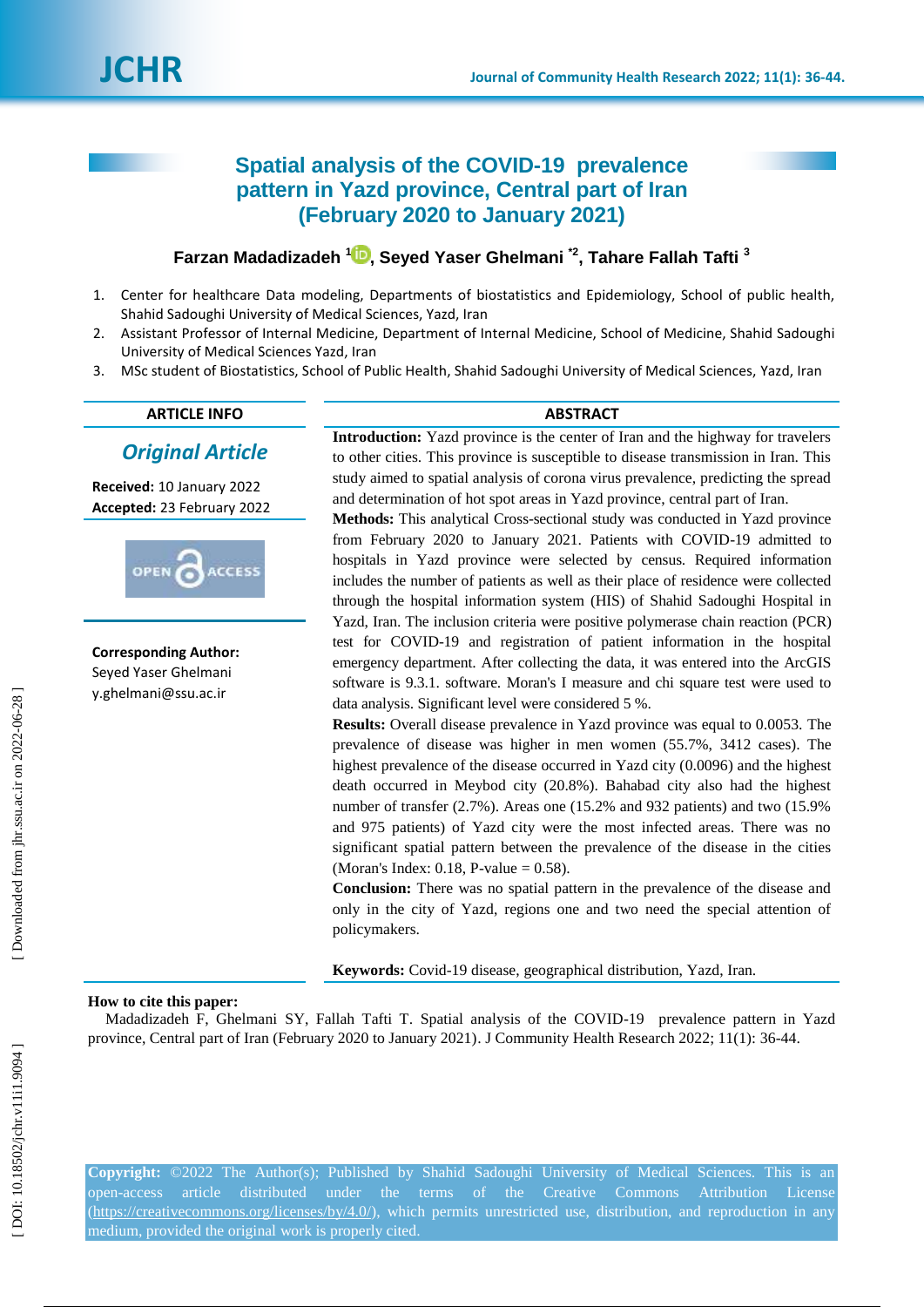#### **Introduction**

On December 29 in 2019, hospital physicians in Wuhan, China, noticed unusual cases of patients with pneumonia. The first case of the disease was observed on December 12. An unusual outbreak of pneumonia followed on December 12 and was reported to the World Health Organization on December 31 (1). Following the global spread of the virus, the World Health Organization (WHO) issued a statement on January 30 in 2020, declaring the new Covid -19 virus to be the sixth leading cause of public health emergency worldwide, posing a threat to all countries. On February 11, 2020, the World Health Organization officially chose a new name for the new coronavirus, COVID -19 (2) .

Examination of the infection situation in the provinces of Iran shows that Qom province was the first province to be infected with corona on February 19 with 2 cases, followed by the neighboring provinces of Tehran, Markazi and Isfahan. Based on daily frequency and cumulative frequency, Tehran, Isfahan and Alborz provinces do not have favorable conditions, but the correction of cumulative frequency of patients according to the population of each province gives a more realistic description of the disease situation in each province. Therefore, contrary to the perception of simple results, the results of this modified index showed that the provinces of Semnan, Qom, Yazd, Markazi and Qazvin have critical conditions and need special attention.

The report of the Epidemiology Committee of Yazd province shows that the situation in the three cities of Ardakan, Meybod and Yazd Emergency and other cities of the province are also becoming the situation of these three cities. Therefore, identifying the pattern of disease spread in the province, determining the hot spots of the disease and also discovering the spatial correlation in the incidence of the disease and predicting disease prone areas is of particular importance. One of the tools that has helped specialists in detecting disease patterns and geographical spread is the GIS system (3-5).

The use of GIS has reduced interventions and the optimal use of time and cost has been provided. In different geographical areas, part of the software services of this system is valuable (6). The use of this technology in identifying areas with disease transmission potential is one of the vital issues of Yazd province health system and doing this will help managers in health policy to determine the location of interventions in the cities of the province. Risk plans are a good guide for health managers. In short, the GIS provides researchers with the reality of what is happening in the environment in the form of statistical models and readable maps. This system is for the study of spatial epidemiology and the distribution of factors that are influenced by environmental factors and by providing the possibility of integrating data from different sources, the possibility of extracting information and discovering connections between different phenomena (7) .

Previous studies have analyzed the spatial epidemiology of data on the number of cases of coronavirus and predict the prevalence of the disease (8 -10). Park (2020) examined the early transmission of COVID -19 virus in South Korea in a study using spatial visualization. In this study, the distribution pattern of this virus was classified into two clusters. All analyzes and visualizations were performed using ggplot2 software in R as well as Cytoscape.7.8 and information including the number of infected people, the number of recoveries and the number of deaths as well as the cause of the virus in both clusters were examined separately. Has been (11). Andersen et al. (2021) in a study using spatial analysis examined the determinants of local transmission of Covid -19 in the United States. In this study, socio -economic variables were compared with infected and death data from January 22 to June 30, 2020. Cluster analysis was performed to examine high -risk areas, then with a three -stage regression of underlying factors associated with high risk patterns for morbidity and mortality. Factors related to vulnerability at the community level included age,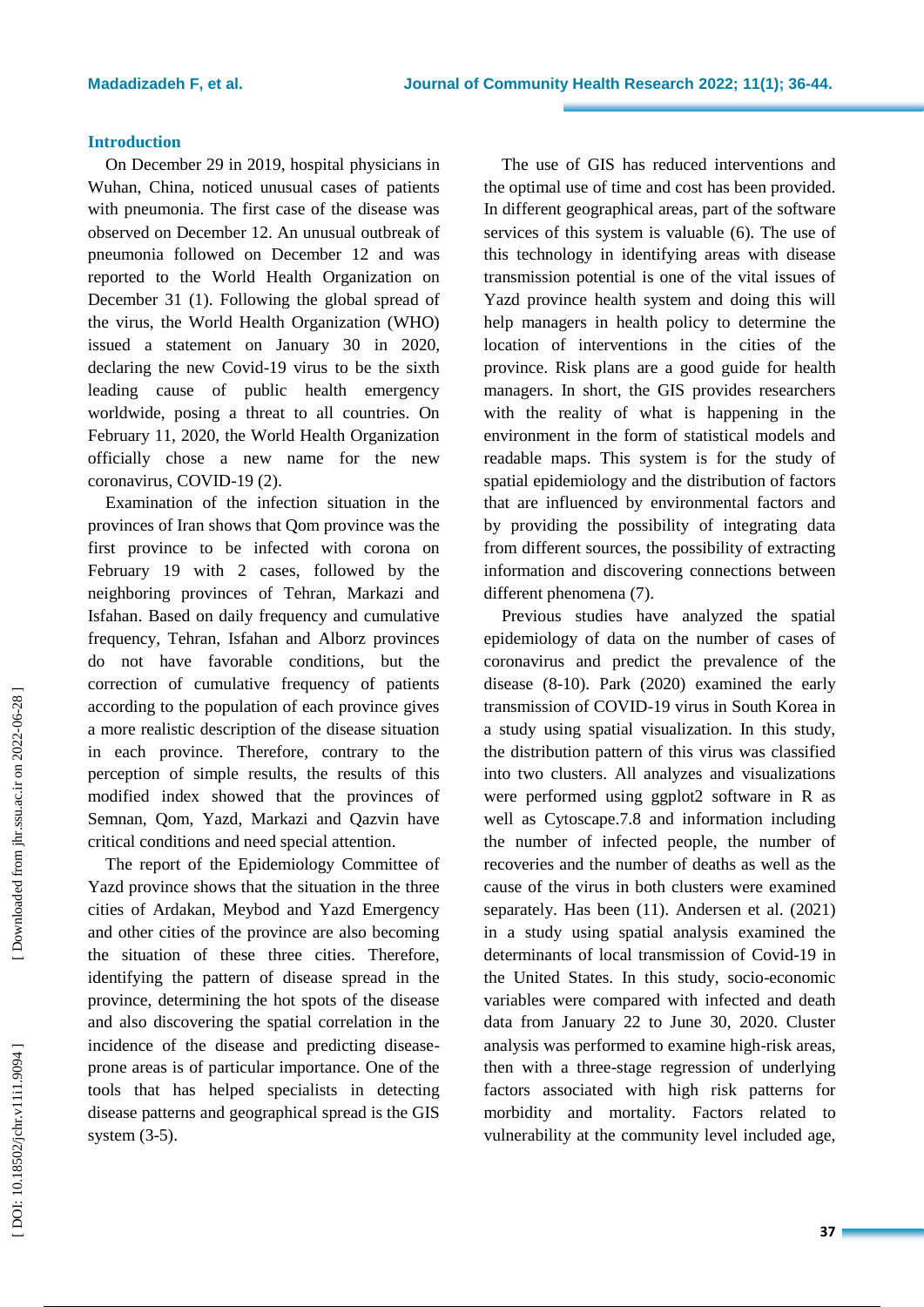disability, language, race, occupation and urban status (12) .

According to the above, the main purpose of this study was to spatial analysis of corona virus prevalence,g predicting the spread and determination of disease -prone areas in Yazd province, central part of Iran.

#### **Materials and Methods**

This analytical Cros s -sectional study was conducted in Yazd province from February 2020 to January 2021 (for one year). Patients with COVID - 19 admitted to hospitals in Yazd province were selected by census. Required information includes the number of patients as well as their place of residence were collected through the hospital information system (HIS) of Shahid Sadoughi Hospital in Yazd, Iran. The inclusion criteria were positive polymerase chain reaction (PCR) test for COVID -19 and registration of patient information in the hospital emergency department.

#### **Study area**

Yazd province is geographically located in the center of Iran with geographical coordinates of 31.53 ° N and 54.22 ° E. and according to the 2016 census has a population of One million one hundred and thirty eight thousand five hundred and thirty three people.

Due to its location in the center of Iran, this province is the main highway for travelers to reach other provinces, so it plays a key role in the distribution of Covid disease. Cities of Yazd province include Ardakan, Abarkoh, Bafgh, Bahabad, Taft, Khatam, Ashkezar, Mehriz, and Meybod

The geographical map of the cities of Yazd province is presented in Figure 1.

In this study, in order to further investigate the prevalence of the disease, ten urban areas of Yazd city were studied in depth.

### **Ten Urban Areas of Yazd City**

**Area 1** includes the area: Azadshahr - Khezrabad - Carton Sazi - Shahneh (distance: Azadegan Boulevard and Meraj Street) Khairabad - Eishabad - Shahid Nasiri Sports Stadium

(distance: Meraj St., Azadegan Boulevard to Abolfazl Square, Janbaz Boulevard, Taft Road)

**Area 2** includes the area: Razmandegan town - Qasem Abad - Shafiee sand and railway (distance: Taft road, Kowsar boulevard, Daneshjoo boulevard, Prof. Hesabi boulevard) 15 Khordad - Silo alley - Faizieh alley - Asatid alley - Safaieh, Bonyad alley, Dakhmeh lands (between Prof. Hesabi Boulevard, Daneshjoo Boulevard, Timsar Fallahi, Ashraf Boulevard, Javadalameh, Golestan, Mehravaran Toobi, Jihad Boulevard, Pasdaran Boulevard, Hamidia Municipality, Apartments behind the Radio and Television, Toobi Lands .

**Area 3** includes: Najafabad and Rahmatabad, blood transfusion and all lands around Shahid Dashti Boulevard and Tareh Bar Old Square, Mehr Gol Narges Apartments, Social Security, Modares Boulevard between Shohada Mihrab and Bozorg Shahr Park, Akramabad - Akramieh, Hossein Abad Rismani .

**Area 4** includes: Mehdi Abad - Imam Ali Town - Imam Hossein Town - Housing and Urban Development - Abazar Alley, Imam School (distance: Modares Boulevard, Kashani, Martyrs of the Altar, Chamran Street) Naeem Abad and Akbarabad (distance : Daneshjoo Blvd., Shahid Beheshti, Montazer Ghaem, Basij Blvd., Shahid Asizadeh Blvd., Musa Ibn Jafar Blvd., Kashani)

**Area 5** includes : Khajeh Khezr, Gazargah, Yaghoubi, Malmir, Abshour, Park Shahr, 10th of Forudin, Imam Khomeini, Deh Fajr Boulevard, between Saheb Al -Zaman Square and Daneshjoo Park, Maryam Abad, Hassan Abad Moshir, Imam Khomeini St. from the Green Space intersection Towards Khaldabrin

**Area 6** includes: Chahar Manar, Dolatabad, Mosalla St., Lab Khandagh, Kushkeno, Fahadan, Green Space, Wheat Garden, Sheikhdad, former slaughterhouse, Seyed Al -Shohada Includes area: Seyed Sahra - Nasrabad - Kasnavieh - Mahmoudabad - areas around Toos Boulevard (distance: Nawab Safavi Boulevard, Dolatabad Boulevard, Motahari Street, Jomhory Boulevard, Toos Boulevard to the north)

**Area 7** includes Ahrestan, Jahanfar, Chah Qiblah (distance: Kosar Boulevard, Janbaz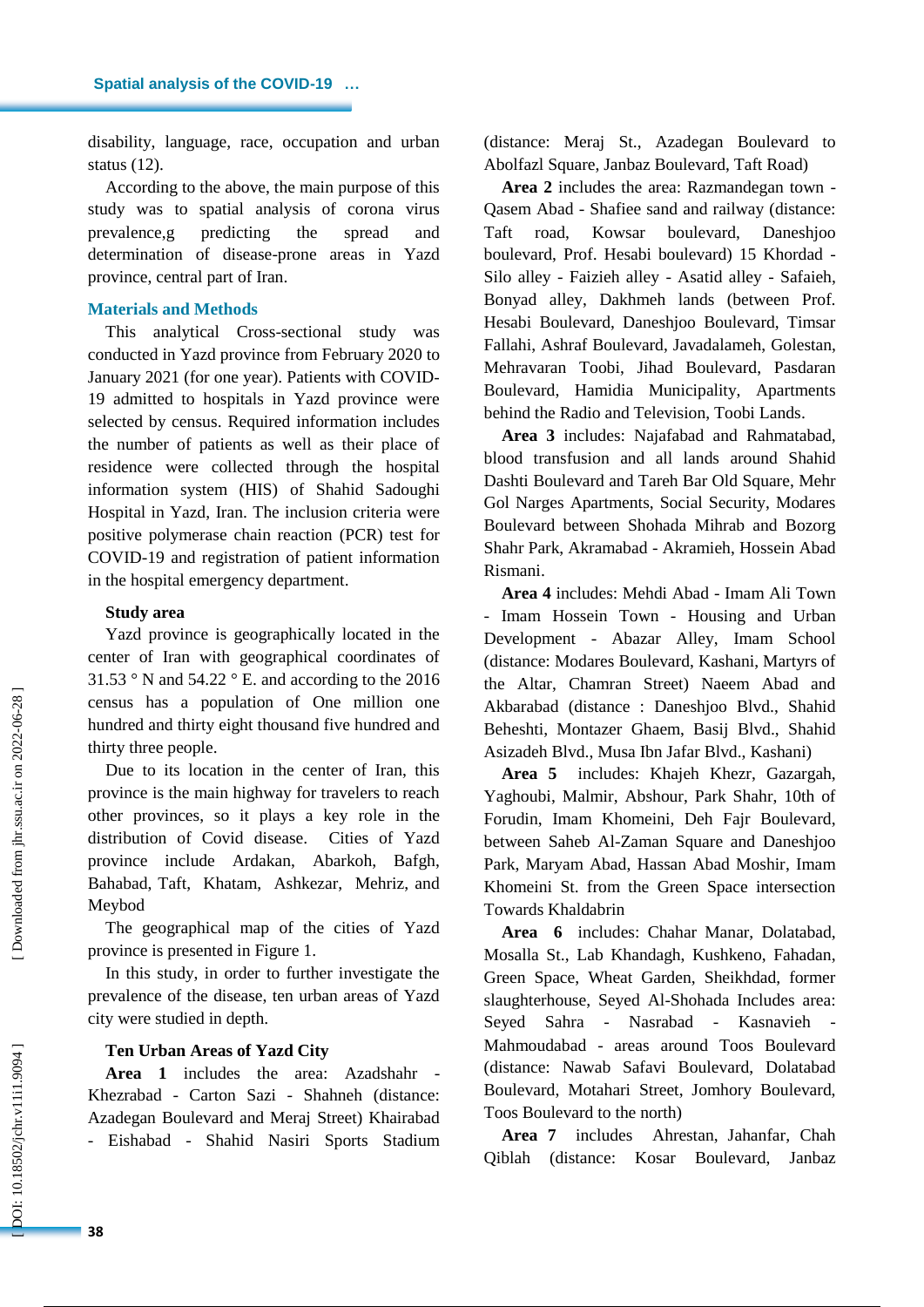Boulevard, Azadegan Boulevard, 17 Shahrivar Boulevard, Pakenjad Boulevard, Bahonar Boulevard) Includes the area: Khorramshad - Sardurah - Buick Alley - Behind the Garden, Hana Alley (Distance: Montazer Ghaem Boulevard - Beheshti Boulevard - Bahonar Boulevard - Pakenjad Boulevard - 22 Bahman Boulevard - Shahid Rajaei Street - 10th of Farvardin Street)

**Area 8** includes: Areas: Imamshahr, Burns, Ghadir Park, Afshar Hospital (between 22 Bahman Boulevard, 17 Shahrivar Boulevard, Azadegan

Boulevard, Imam Hossein Boulevard, Vakil Street, Jomhuri Eslami Boulevard, Shahid Motahari Street) Areas around Jomhory Boulevard To the Quran Gate (between Imam Hussein Boulevard, Vakil Street, Tus Boulevard to the north)

**Area 9** includes: Shahedieh area (Aberandabad, Nasrabad, Gardfaramarz) Zarch city

**Area** 10 includes: - Dehno - Seyed Mirza - Mohammadabad - Fahraj



**Figure 1.** The geographical map of the cities of Yazd province in Iran

#### **Statistical analysis**

After collecting the data, it was entered into the ArcGIS software is 9.3.1. software. Then, maps of disease progression in the province, zoning map of the probability of the disease in the cities of the province, comparison of the probability of the disease in different cities, determination of centers with more spread (hot spots) and Geographical distribution of the disease in Yazd province were prepared. Moran's I measure was used to determine overall spatial autocorrelation in the study data. Chi -square test was used to compare the prevalence in different urban areas of Yazd city. Significance level was considered 5% in all tests.

#### **Results**

A total of 6,131 patients were studied during the study period, of which 55.7% 3412 cases)were male and the rest were female. The mean (standard deviation) of age was 54.86 (19.029), 82.8% (5092 cases) of patients recovered and only 11.4% (689 cases) died (Table 1). According to the population of Yazd province, the prevalence of the disease in this province was estimated at 0.0053.

According to table 2, Most of the confirmed cases were located in Yazd (88.4%) and the lowest number of patients lived in Bahabad city( 0.6%).

According to the results presented in Table 3, in the whole period, the highest prevalence of the disease was in Yazd city with 0.0096 (0.96 %) and the lowest prevalence was in Bafgh city with 0.0014 (0.14%) (Table 3).

As it can be seen in Table 4, the most recovered patients was in Taft city with 88.3% and the lowest was in Bafgh city with 72.1%. The highest number of patients moved to another province was from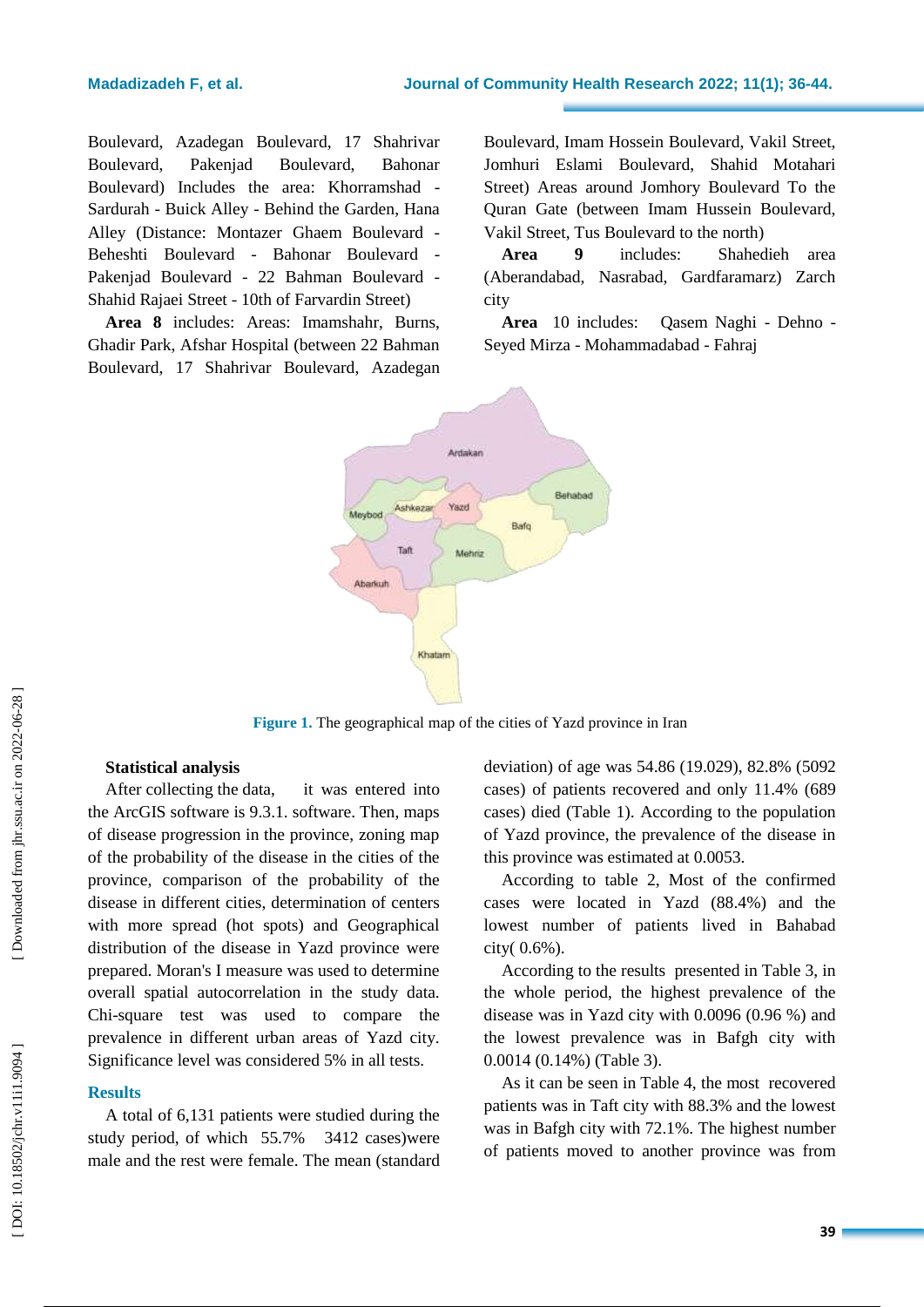i.

Bahabad city with 2.7%. The highest patient discharge was in Ashkzar city with 11.5% ,and The lowest was in Abarkoh city with 2%. The

highest death rate was related to Meybod city with 20.8%. and the lowest rate was related to Mehriz with 7.5% (Table 4).

| <b>Final status of patients</b> | <b>Number</b> | Percent |
|---------------------------------|---------------|---------|
| Recovered                       | 5092          | 82.8    |
| Moved to another province.      | 47            | 0.8     |
| Discharged                      | 303           | 5.0     |
| Dead                            | 689           | 11.4    |
| Total                           | 6131          | 100.0   |

|  | Table 1. Description of the final status of patients |  |  |  |
|--|------------------------------------------------------|--|--|--|
|--|------------------------------------------------------|--|--|--|

**Table 2 .** Description of the current residence of patients

| Name of city | <b>Number</b> | <b>Percent</b> |
|--------------|---------------|----------------|
| Yazd         | 5422          | 88.4           |
| Ardakan      | 75            | 1.2            |
| Abarkoh      | 149           | 2.4            |
| Bafgh        | 43            | 0.7            |
| Bahabad      | 37            | 0.6            |
| Taft         | 60            | 1.0            |
| Khatam       | 84            | 1.4            |
| Ashkezar     | 104           | 1.7            |
| Mehriz       | 80            | 1.3            |
| Meybod       | 77            | 1.3            |
| Total        | 6131          | 100.0          |

**Table 3 .** Estimation of the prevalence of COVID -19 diseases in Yazd province

| Name of city   | <b>Number of cases</b> | <b>Population</b> (2016 Cencus) | <b>Prevalence</b> |
|----------------|------------------------|---------------------------------|-------------------|
| Yazd           | 5088                   | 529673                          | 0.00960           |
| Ardakan        | 118                    | 75271                           | 0.00156           |
| Abarkoh        | 199                    | 51552                           | 0.00141           |
| Bafgh          | 72                     | 50845                           | 0.00141           |
| <b>Bahabad</b> | 54                     | 17221                           | 0.00313           |
| Taft           | 79                     | 18464                           | 0.00162           |
| Khatam         | 121                    | 36562                           | 0.03304           |
| Ashkezar       | 167                    | 32566                           | 0.00538           |
| Mehriz         | 112                    | 51733                           | 0.00216           |
| Meybod         | 121                    | 99727                           | 0.00162           |

**Table 4 .** Estimation of the frequency distribution of patients in different cities based on the disease status

| Name of city | <b>Patient status</b>      | <b>Number</b> | <b>Percent</b> |
|--------------|----------------------------|---------------|----------------|
|              | Recovered                  | 4519          | 82.0           |
| Yazd         | Moved to another province. | 41            | 0.8            |
|              | Discharged                 | 261           | 4.8            |
|              | Dead                       | 601           | 11.1           |
|              | Total                      | 5422          | 98.7           |
|              | Recovered                  | 58            | 73.3           |
| Ardakan      | Discharged                 | 5             | 6.7            |
|              | Dead                       | 12            | 16.0           |
|              | Total                      | 75            | 96.0           |
|              | Recovered                  | 129           | 84.6           |
| Abarkoh      | Moved to another province. | 2             | 1.3            |
|              | Discharged                 | 3             | 2.0            |
|              | Dead                       | 15            | 10.1           |
|              | Total                      | 149           | 98.0           |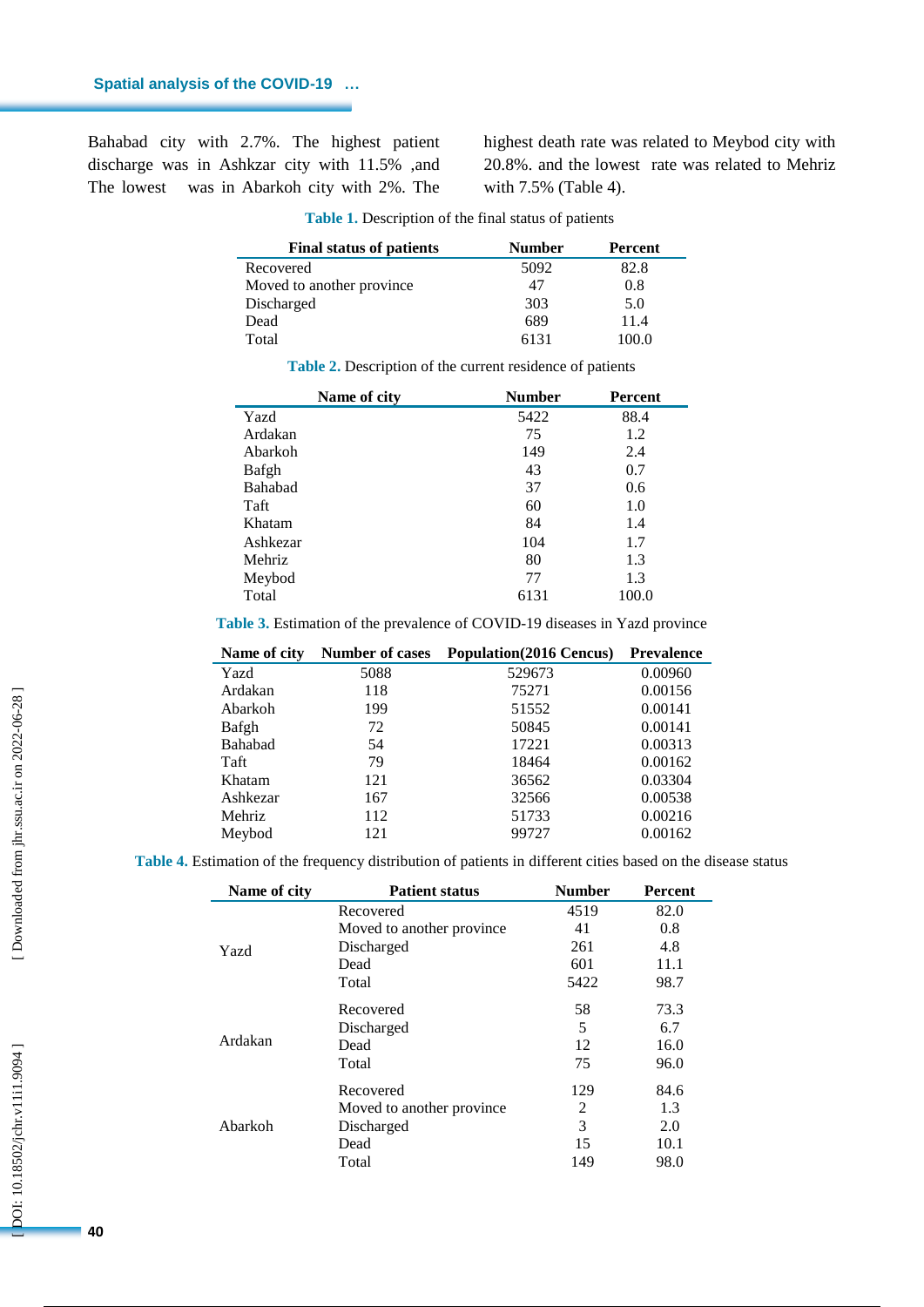| Name of city | <b>Patient status</b>     | <b>Number</b>  | <b>Percent</b> |
|--------------|---------------------------|----------------|----------------|
|              | Recovered<br>Discharged   | 32<br>3        | 72.1<br>7.0    |
| Bafgh        | Dead                      | 8              | 18.6           |
|              | Total                     | 43             | 97.7           |
|              | Recovered                 | 30             | 81.8           |
|              | Moved to another province | 1              | 2.7            |
| Bahabad      | Discharged                | $\overline{2}$ | 5.4            |
|              | Dead                      | $\overline{4}$ | 10.8           |
|              | Total                     | 37             | 100.0          |
|              | Recovered                 | 53             | 88.3           |
|              | Discharged                | 2              | 3.3            |
| Taft         | Dead                      | 5              | 8.3            |
|              | Total                     | 60             | 100.0          |
|              | Recovered                 | 69             | 81.0           |
|              | Moved to another province | 1              | 1.2            |
| Khatam       | Discharged                | 5              | 6.0            |
|              | Dead                      | 9              | 10.7           |
|              | Total                     | 84             | 98.8           |
|              | Recovered                 | 78             | 74.0           |
|              | Moved to another province | 1              | 1.0            |
| Ashkezar     | Discharged                | 12             | 11.5           |
|              | Dead                      | 13             | 12.5           |
|              | Total                     | 104            | 99.0           |
|              | Recovered                 | 67             | 83.8           |
|              | Discharged                | 7              | 8.8            |
| Mehriz       | Dead                      | 6              | 7.5            |
|              | Total                     | 80             | 100.0          |
|              | Recovered                 | 57             | 72.7           |
|              | Moved to another province | $\mathbf{1}$   | 1.3            |
| Meybod       | Discharged                | 3              | 3.9            |
|              | Dead                      | 16             | 20.8           |
|              | Total                     | 77             | 100.0          |

Results of Analysis of urban areas of Yazd city were presented in table 5, results showed that areas number one and two had the highest prevalence of the disease in the study period (15.2 % and 15.9 %, respectively), so they can be mentioned as hot spot area of the disease, although results of chi square test showed in terms of disease prevalence there was a statistically significant difference between ten urban areas ( $P < 0.05$ ).

The colors of the areas are shown in Table 5 from the hot spot areas in red to the areas with low prevalence in white, respectively.

Table 5. Description of the disease prevalence in urban areas of Yazd city (February 2020-January 2021)

| <b>Urban areas of Yazd city</b> | <b>Number of patients</b> | <b>Prevalence</b> |
|---------------------------------|---------------------------|-------------------|
| Area 1                          | 932                       | 15.2              |
| Area 2                          | 975                       | 15.9              |
| Area 3                          | 472                       | 7.7               |
| Area 4                          | 615                       | 10.0              |
| Area 5                          | 509                       | 8.3               |
| Area 6                          | 652                       | 10.6              |
| Area 7                          | 406                       | 6.6               |
| Area 8                          | 550                       | 9.0               |
| Area 9                          | 183                       | 3.0               |
| Area 10                         | 128                       | 2.1               |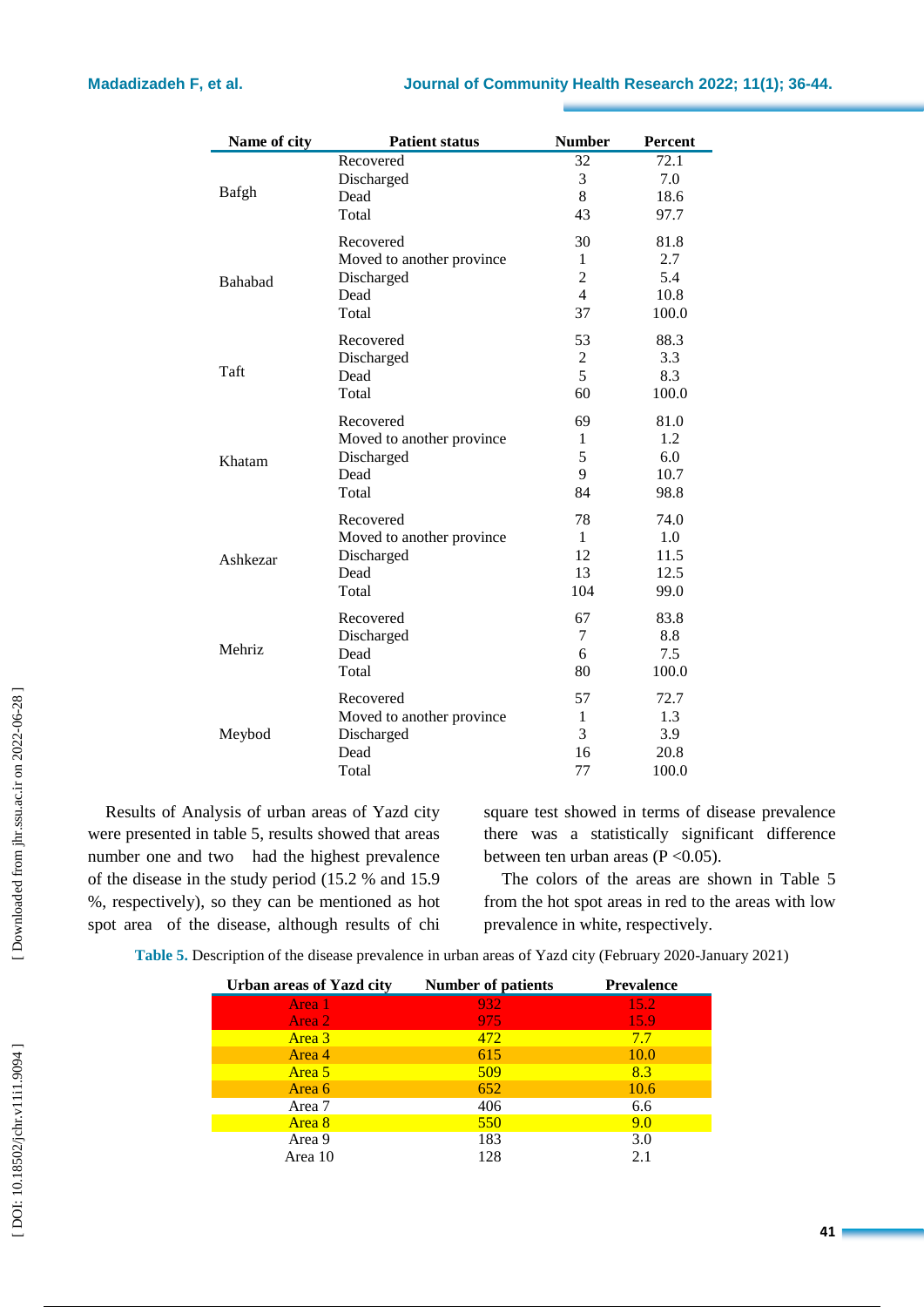

**Figure 2 .** Spatial distribution of the disease prevalence in Yazd province

In calculating the spatial correlation of the cities of Yazd province using Moran's I measure, the P value was equal to 0.58. Thus, the null hypothesis that there is no spatial correlation between natural hazards in the cities of Yazd province is accepted (Moran's Index: 0.18, P -value = 0.58).

Therefore, with a 95% confidence interval, the spatial pattern obtained during the study for COVID 19 disease in the province was not clustered and had no spatial correlation.

#### **Discussion**

Spatial epidemiological analysis of data on the number of cases of coronavirus and prediction of the spread pattern of the disease can be of great help in controlling the disease. The study of spatial analysis of disease data has played an effective role in disease control, so that since 1993, the World Health Organization has been preparing maps of the geographical distribution of the disease and spatial analysis of the data. Epidemics have been controlled. The aim of this study was to spatially analyze the incidence of coronavirus, to predict how to spread and determine disease -prone areas in Yazd province from February 2020 to January 2021.

A total of 6,131 patients were studied during the study period, in which the percentage of men was higher than women. Similar studies have shown that men were more likely to be hospitalized than women (13, 14). The mean age of hospitalized people was 54.86 years. This indicates that older people are at greater risk. Previous studies have shown that mortality from COVID-19 complications is higher in this age group and age increases the risk of symptomatic disease and disease severity (15, 16). Therefore, serious measures should be taken to educate and raise awareness of men and the elderly about COVID -19.

The prevalence of the disease based on population reform showed that Yazd city had the highest prevalence and Bafgh city had the lowest prevalence. Yazd is an industrial destination for many workers and occupations. Also, due to the geographical location of the map center of Iran, it is located on the main highways of the country and many travelers pass through the city of Yazd in order to reach their destination. The presence of non -native migrants due to relocation of their current place of residence and their own city can be the cause of many transmissions of this dangerous disease alone and lead to the increasing prevalence of this disease.

Mir Jalili et al. Estimated the prevalence of Covid -19 disease at 14.91 and reported the highest rate in Ardakan city and the lowest rate in Taft, Mehriz and Khatam cities. While in the present study, the highest prevalence was reported in Yazd and the lowest in Bafgh (17). The observed differences can be due to the time of the study and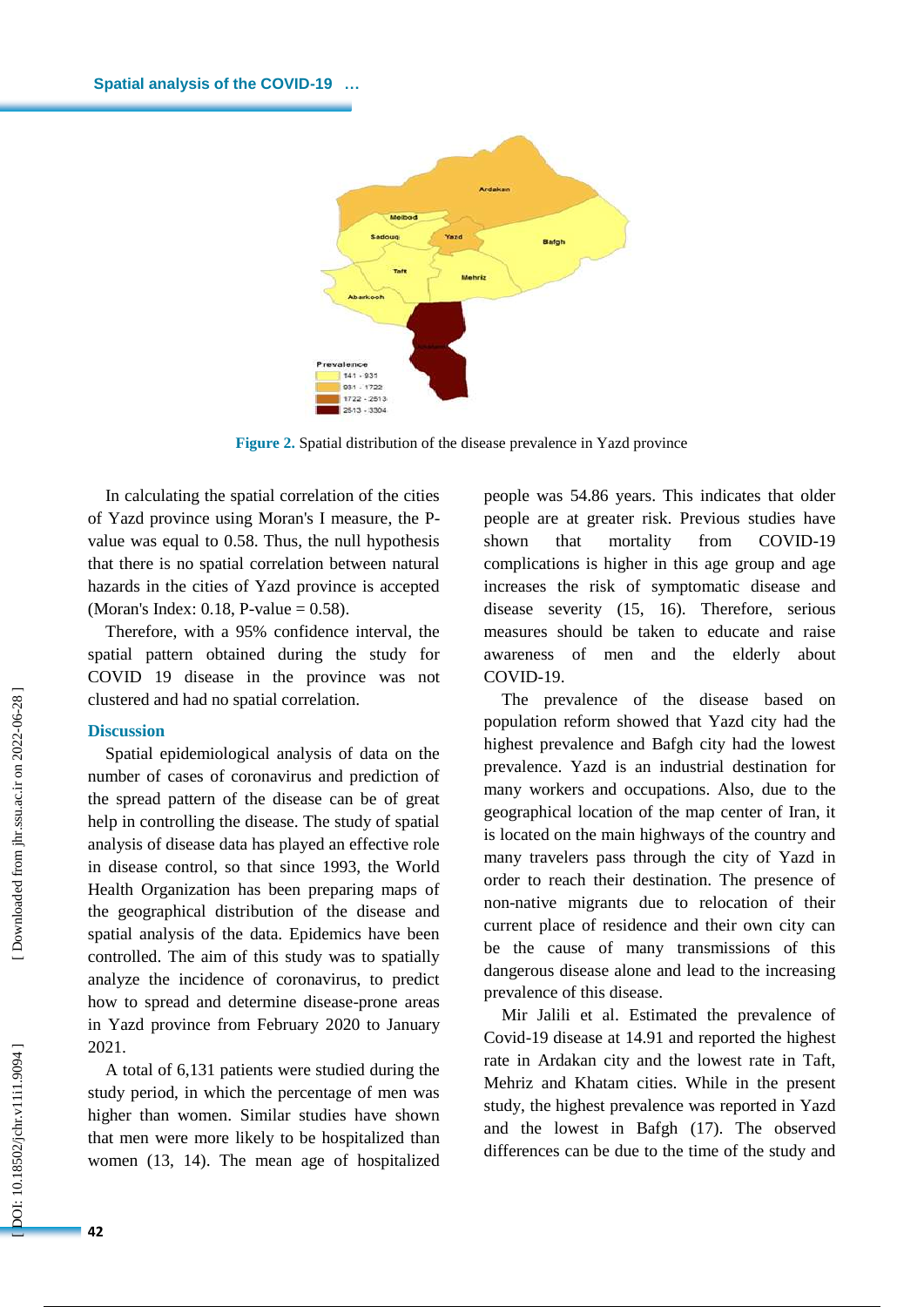the target population or method of data collection. Also, in addition to the patients, the present study compared the rate of recovery, discharge and death in different cities in one step ahead. Based on the findings of this study, the most improvement occurred in Taft city and the least in Bafgh city. The lowest occurred in Ardakan city. In comparison with the death toll, Meybod city had the highest death toll and Bahabad city had the lowest death toll.

In this study, different areas of Yazd were examined for the prevalence of the disease. Areas one and two were the main foci of Covid -19 disease with a large difference. Eishabad, Shahid Nasiri Sports Stadium and Region 2 include Razmandegan Town, Qasem Abad, Sand Town, Railway. These two areas, since area one is at the entrance of the city and area two includes railways, so the passage of passengers can be one of the causes of contamination of these areas.

Findings of our study showed that Bahabad city had the highest number of patients sent to the provincial capital. The reason for this can be the history of the city's declining city, which has become a city since 2009 and the necessary facilities in this city are still lacking, and it is necessary to equip the respected officials of this city with more advanced facilities.

The results of the present study in calculating the spatial correlation of cities in Yazd province using Moran analysis showed that there was no significant spatial pattern ( $p = 0.58$ ). In the study of Saffary et al. (2020), which was conducted to analyze the spatial dependence of COVID -19 cases in the United States, a significant but very weak spatial correlation was reported (18). It is suggested that due to the extent and dynamics of the transmission of this disease, more studies should be done at longer intervals.

One of the strengths of this study is the collection and analysis of information by regions and also by city, which provided a very accurate picture of the situation in the province. One of the limitations of this study is the lack of environmental data, which could not be used due to high missing. Another limitation of this study was the impossibility of calculating the probability of disease in each region.

## **Conclusion:**

Men are more exposed to this disease due to social activities. The highest outbreak of the disease occurred in Yazd and the highest death occurred in Meybod, which requires special attention to these two cities. Also, Bahabad city had the highest number of dispatches, and it is necessary to send the necessary equipment to this city to prevent the accumulation of all patients in the center of the province. Zones one and two, which were the entrance of Yazd city and the railway area, were the most polluted areas, so it is necessary for the policymakers of the province to take more action to observe more health issues in the terminal and railway. There was no significant spatial pattern between the prevalence of the disease in the cities, so it is recommended to follow the health instructions continuously until the disease is eradicated.

## **Conflicts of interest**

The authors state that they had no conflicts of interest in this study.

## **Author's contribution**

All authors contributed to this project and article equally. All authors read and approved the final manuscript.

### **Ethical approval**

This article was the result of a research from Shahid Sadoughi University of Medical Sciences in Yazd with the code of ethics committee approved and the IR.SSU.REC.1399.033 registration code.

## **Financial support and sponsorship**

The researchers themselves funded this study.

### **Acknowledgement**

This study was the result of a research grant No. 7763 given by Shahid Sadoughi University of Medical Sciences in Yazd on the prevalence of Covid 19.